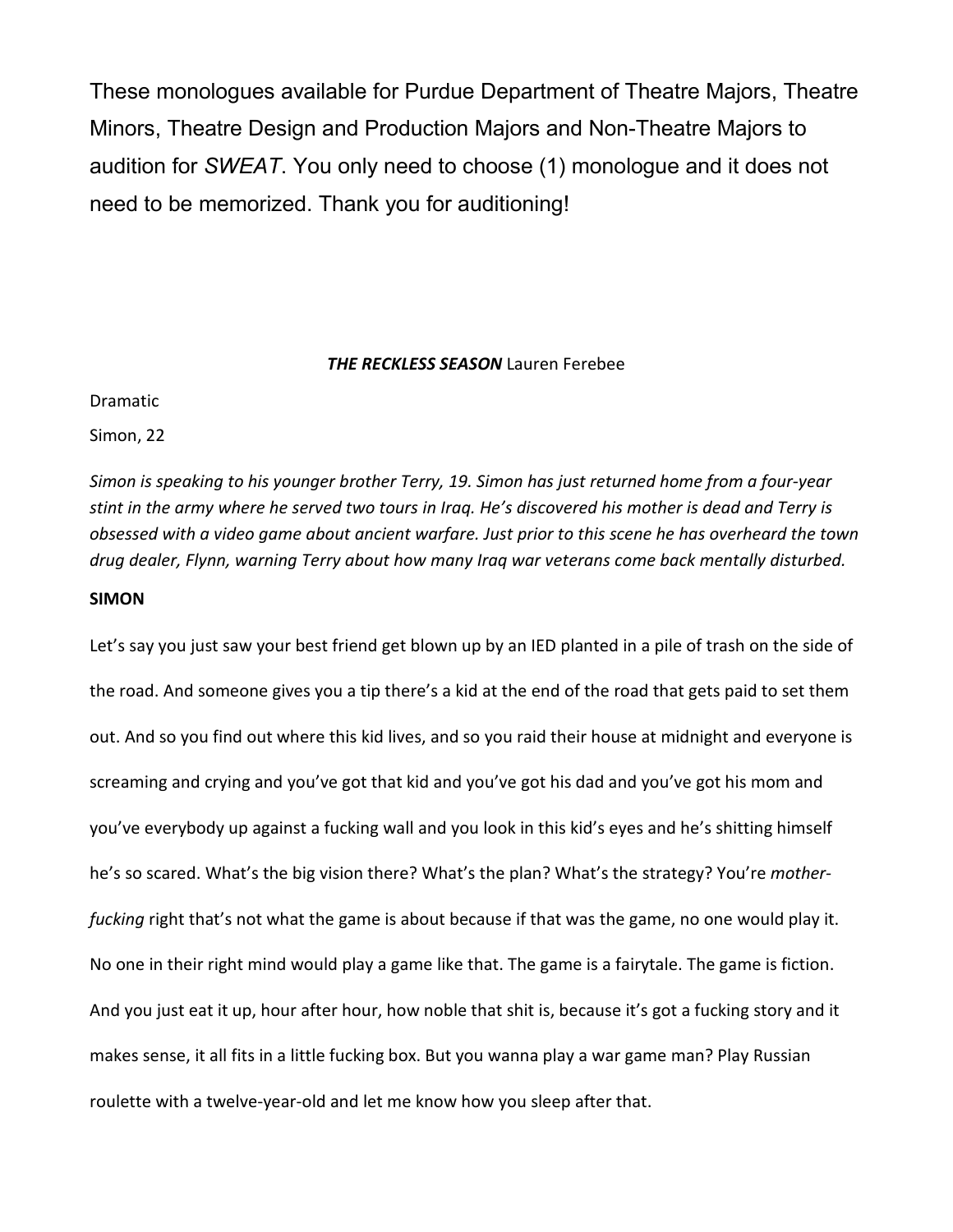**Fedra**: Who would have thought it, nurse! All this time I had a rival. The chastity belt has been loosened! While I couldn't tame him, Aricia did. Oh, yeah, pick up your jaw, nurse. This whole time that I have suffered ecstasies of passion, the horrors of remorse- she had his heart. I was out of my skull for him and the whole time those two were fucking! How? How could this be? When? When did it begin? You never told me about their stolen hours. Have they been seen together? Of course they have. Oh, gods. What do you think they do together? I bet he plays his stupid guitar to her on the beach. Do they sip milkshakes from the same glass? Ride bikes in tandem? Play Yahtzee? Is that it, nurse? You seem to have had answers for everything else! Oh, now you're quiet? Ain't that a bitch?

# *Fabulation, or the Re-Education of Undine* by Lynn Nottage

# *(Undine, thirty-seven, a smartly dressed African American woman, sits behind a large teak desk sporting a sleek telephone headset.)*

**Undine:** Can I be honest with you? I admire your expectations, but they're unrealistic, love. Yes, I can deliver something within your range. But your ambition outpaces your budget. But, but, listen to me, it's going to be a total waste of our energy. I've been doing this for a very long time. People give more when they get more. They want a seat next to a celebrity and a five-pound gift bag. It's the truth. Five years ago you could get away with half glasses of chardonnay and a musical theatre star, but not today. Generosity doesn't come cheaply. You're competing with heifers and amputees, rare palms and tuberculosis. What about the cause? Love, people don't want to think about a cause. That's why they give. Yes, I want to hear you thoughts. I am listening. Listen, I'm the at the outer limits of my time and so I'm going to ask you to speak more quickly. I will. Yes. We'll talk tomorrow about the new budget. Bye-bye.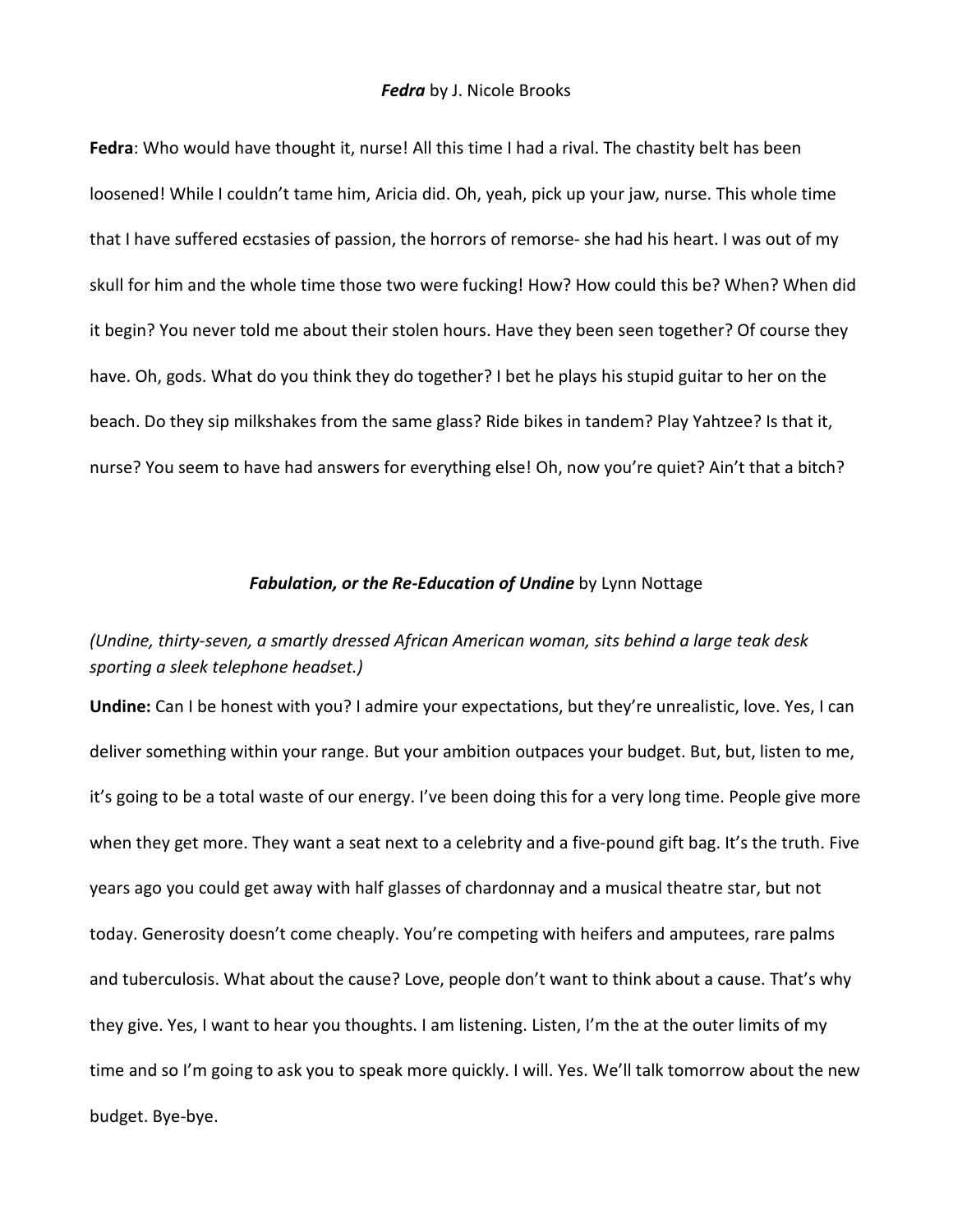## *THE LACY PROJECT* Alena Smith

Seriocomic Charlotte, 22

*Charlotte has just come home from work at her boring, exhausting day job to find that her roommate, Lacy, who lives off a trust fund and doesn't have to work, has eaten a bowl of cherries that Charlotte was saving for herself as a special treat.* 

# **CHARLOTTE**

You always do this! You steal the food I buy and then you promise you'll replace it but the fact is you haven't gone grocery shopping once in the entire nine months we've lived in this apartment. Do you even know how to go grocery shopping? So suddenly it's up to me to stock the fridge for both of us. No, Lacy, it doesn't work that way. I'm not your mother. I'm your roommate. Roommates share responsibilities. Maybe you should try buying some snacks yourself instead of stealing mine! I don't understand what you do all day. Whenever I come home the sink is full of dirty dishes, the floor is never swept and the bathroom is filthy. Is there some kind of deal here I don't know about? Am I supposed to be your babysitter? Your maid? I already have a job, and it's killing me. All day long I sit there, numb, with nothing to puncture the empty sac of time but Microsoft solitaire. And when I win, those fifty-two digital cards go spilling and bouncing all over the screen, like fifty-two slices of my life that have bounced by the present and died, spilled into the past. And then I Google myself, and all I find are swim-team statistics and date of death that refer to other Charlottes. And then I think, I'm not even special. There are other girls like me, other Charlottes, in boring offices all over the planet, Googling themselves and getting the same random array of tragic little factoids. And then I hear the Xerox machine humping itself down the hall and I realize - I am a copy. I am a copy in a world of copies, a Xerox world!